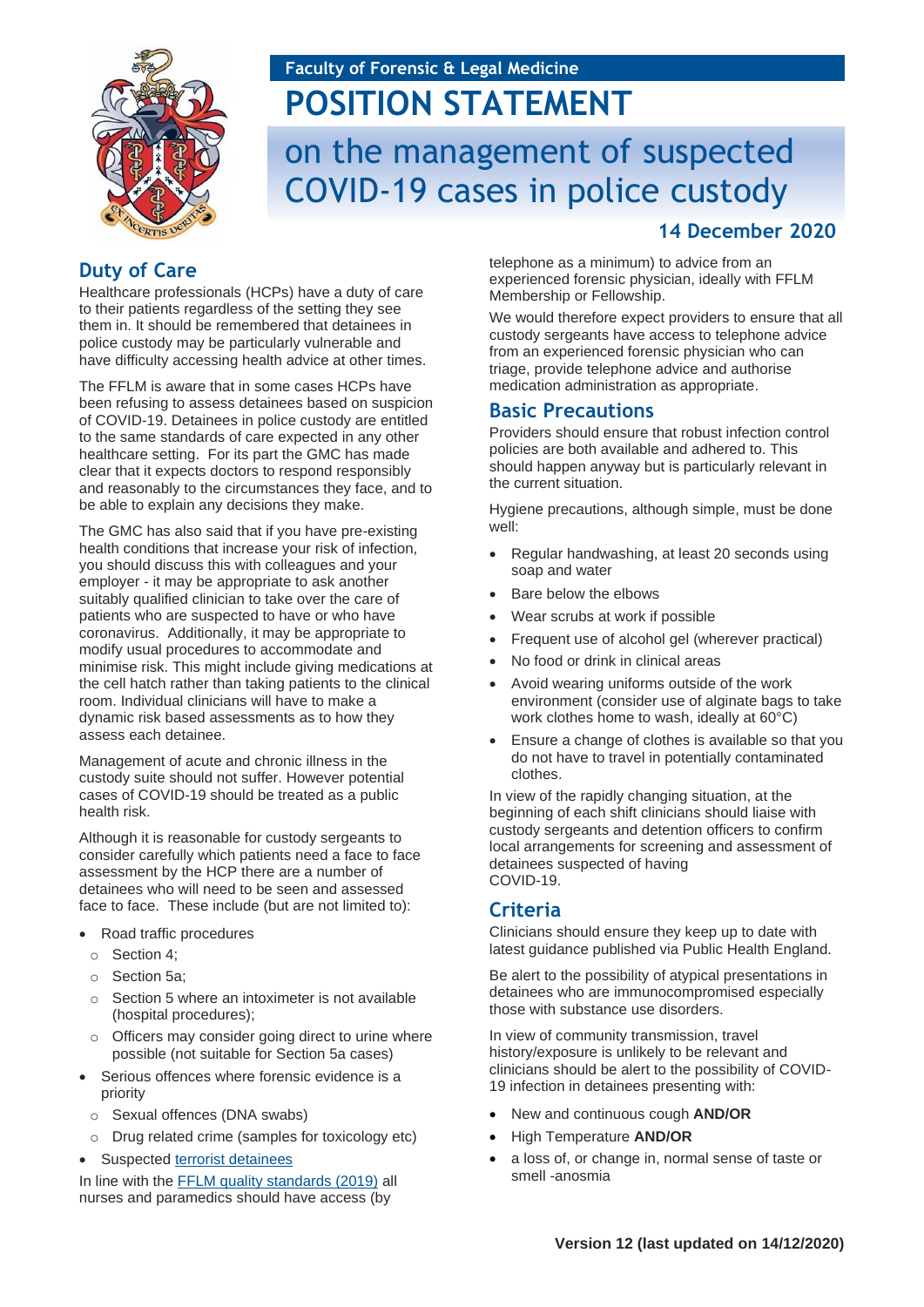

# **Faculty of Forensic & Legal Medicine POSITION STATEMENT** on the management of suspected COVID-19 cases in police custody <sup>14</sup> December 2020 page 2

Detainees who present with a cough and/or high temperature and/or anosmia should be advised to follow the [PHE guidance on self-isolation](https://www.gov.uk/government/publications/covid-19-stay-at-home-guidance/stay-at-home-guidance-for-households-with-possible-coronavirus-covid-19-infection) following release from custody.

Thermometers, as with other medical equipment should be regularly calibrated. Clinicians should be aware that, particularly after coming inside from the cold, patients' temperatures may initially read colder than their core temperature on forehead or tympanic thermometers and therefore this should be taken into account when screening on arrival.

Clinicians should also be aware of the significant overlap of above criteria with usual illnesses such as tonsillitis.

Particular attention should be paid to detainees in vulnerable groups:

- aged 70 or older (regardless of medical conditions)
- under 70 with an underlying health condition listed below (ie anyone instructed to get a flu jab as an adult each year on medical grounds):
- o chronic respiratory diseases, such as asthma, COPD, emphysema or bronchitis
- o chronic heart disease, such as heart failure
- o chronic kidney disease
- o chronic liver disease, such as hepatitis
- o chronic neurological conditions, such as Parkinson's disease, motor neurone disease, multiple sclerosis (MS), a learning disability or cerebral palsy
- o diabetes
- $\circ$  problems with your spleen for example, sickle cell disease or post splenectomy
- o immunocompromised as the result of conditions such as HIV and AIDS, or medicines such as steroid tablets or chemotherapy
- o seriously overweight (BMI of 40) and above
- o those who are pregnant

#### **PPE**

Suspected patients should be asked to wear a surgical facemask whilst moving between areas.

As front-line healthcare workers clinicians should seek specific PPE guidance from their employer. However, based on [current guidance](https://www.gov.uk/government/publications/wuhan-novel-coronavirus-infection-prevention-and-control/covid-19-personal-protective-equipment-ppe) the following would appear reasonable:

#### **Within the custody suite**

In view of recommendations for staff in [community](https://www.gov.uk/government/publications/personal-protective-equipment-ppe-illustrated-guide-for-community-and-social-care-settings) [and social care settings](https://www.gov.uk/government/publications/personal-protective-equipment-ppe-illustrated-guide-for-community-and-social-care-settings) it seems sensible to recommend use of a fluid resistant (Type IIR) surgical mask when working in areas that you are unlikely to be able to maintain 2m social distance even if not providing direct patient care this is also likely to be the case for officers booking in detainees or searching them.

We recommend that a mask, gloves, and apron as are used for all detainee assessments, even if detainee is not suspected of having COVID.

This mask should be disposed of on leaving the custody area and a fresh one used on re-entering.

#### **Direct care of detainee (within 2 metres) with suspected or confirmed COVID**

Fluid resistant (type IIR) surgical mask, visor/eye protection, plastic apron (consider sleeve protection to reduce droplet transmission risk to bare skin or clothes) and gloves. Gloves, aprons, gowns and masks are all single use in this case and dependent on decontamination options for eye protection this may also need to be single use and changed between detainees.

#### **Suspected or confirmed COVID for resuscitation or aerosol generating procedures**

FFP3 respirator mask, visors, long sleeved gown and gloves

Clinicians should consult with their employer regarding fit testing for FFP3 respirator masks and be aware that face shape and presence of stubble may mean that masks do not seal adequately to provide protection. Ideally clinicians should also be trained in [donning](https://youtu.be/kKz_vNGsNhc) and [doffing](https://youtu.be/oUo5O1JmLH0) technique of PPE to minimise risk of contamination.

#### **Diagnostic Swabs**

These should only be performed if you have had training and may take days to come back so are unlikely to be of use in the custody setting. If a detainee is being recalled to prison it may be useful to liaise with public health locally regarding swabbing prior to transfer.

#### **Resuscitation Modifications**

We recognise that clinicians may have difficulty in accessing an ILS course during the current crisis and accept that it is reasonable to defer attending courses until the situation has resolved. However clinicians should ensure they keep themselves up to date via the [RC\(UK\) website.](https://www.resus.org.uk/)

#### **Recognition of Cardiac Arrest**

Look for absence of signs of life and normal breathing. If competent check for a carotid pulse.

The primary change here is that it is **not** currently recommended to listen or feel by placing ear and cheek close to the patients mouth.

#### **Resuscitation**

If a shockable rhythm 3 shocks may be administered prior to commencing compressions.

Ensure that PPE is worn as above before commencing compressions.

Mouth to mouth, and pocket mask ventilation is **not recommended**. If you do not have access to a bag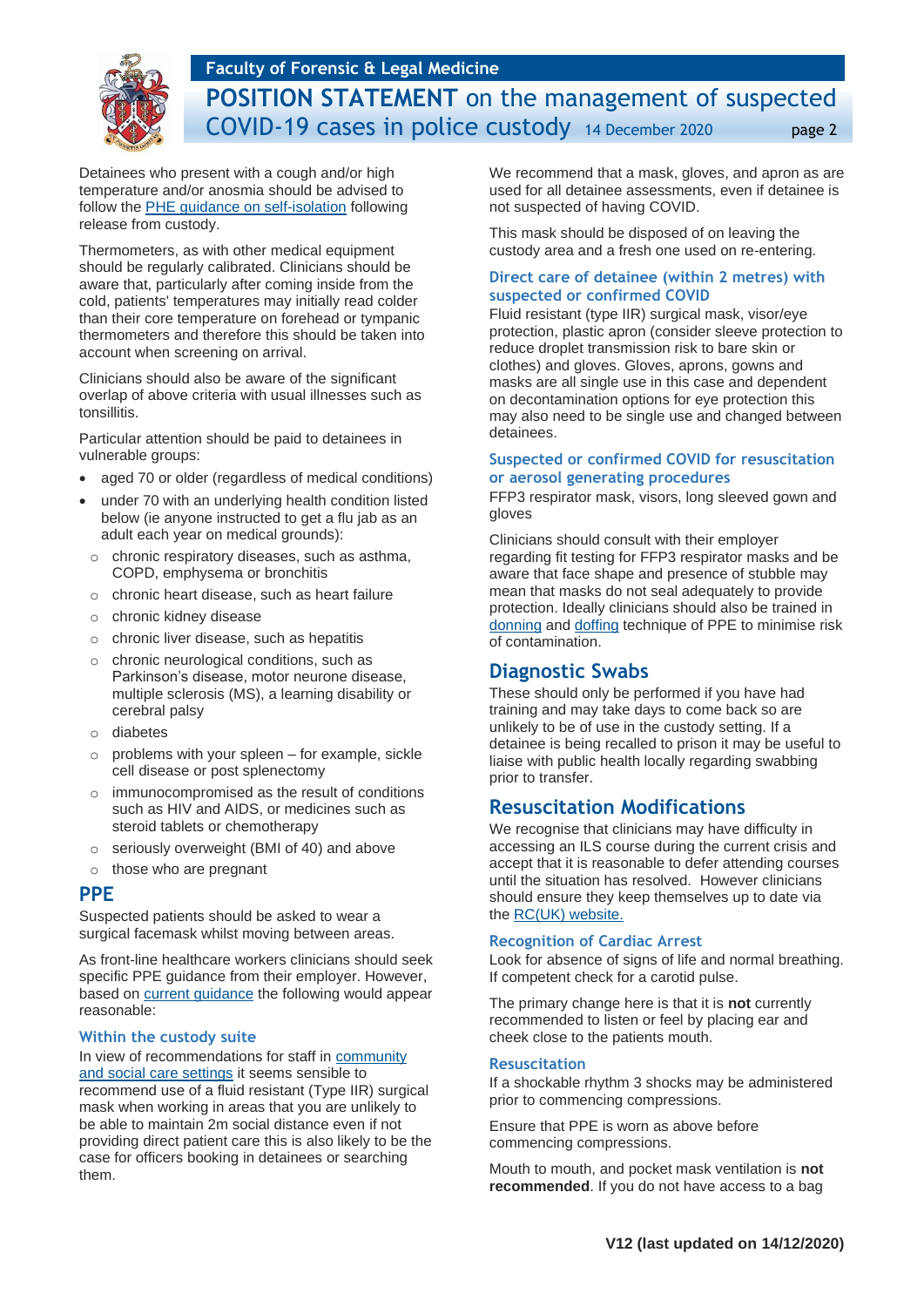

**POSITION STATEMENT** on the management of suspected COVID-19 cases in police custody <sup>14</sup> December 2020 page 3

valve mask then compression only CPR is recommended.

Please see the updated ALS algorithm on page 4 and FAQ on page 5.

## **Clinician Risk Assessment**

Employers owe a duty of care to their employees and should, therefore, undertake a work based risk assessment.

Useful tools to assess individual risk have been collated by the BMA on their [COVID-19: risk](https://www.bma.org.uk/advice-and-support/covid-19/your-health/covid-19-risk-assessment)  [assessment page.](https://www.bma.org.uk/advice-and-support/covid-19/your-health/covid-19-risk-assessment)

Although risk assessments must be carried out on an individual basis factors which may increase the risk of contracting COVID-19 or having a greater impact if contracted include:

- age
- ethnicity
- biological sex
- disability
- health conditions
- pregnancy

#### **Forensic Sampling**

Clinicians should wear appropriate PPE when in close contact with detainees (Fluid resistant masks, Apron, Gloves +/- eye protection). This includes taking forensic samples including swabs & blood.

- Treat all forensic samples as a biological hazard.
- All samples taken during the pandemic should be labelled with COVID-19 risk
- The police officer should carefully wash their hands, ideally with soap and water or alcohol gel if soap not available, after handling the sample bags.
- [Evidence shows](https://www.nejm.org/doi/full/10.1056/NEJMc2004973) that COVID-19 appears to live for 72 hours on plastic, 48 hours on stainless steel and 24 hours on cardboard.
- Therefore, samples requiring freezing should be handled with care and frozen as soon as possible.
- Coronavirus is not destroyed by freezing, therefore the risk of infection remains with frozen samples. Therefore, samples should be stored in a manner that minimises future risk. Any handling of the bags should be done using double gloves and followed by careful cleaning

## **Intoximeter Usage**

Part of the specification for Home Office type approval means that air flow is one way so theoretically, although contaminated air may be blown into the machine it should not be able to come back. This is analogous to previous concerns with HIV and hepatitis.

However, in view of the potential need to deep clean intoximeter rooms where a high risk or confirmed case

of COVID-19 has been seen there may be an increase in requests for blood samples from detainees. Clinicians and providers should be aware of this and have contingency plans for this increased demand.

## **Detainees on Non-Invasive Ventilation (NIV)**

NIV such as Continuous Positive Airway Pressure ventilation (CPAP) is an aerosol generating procedure. The use of NIV poses a risk to clinicians, officers, and other detainees in the custody suite. Therefore if this is in use within the custody environment anyone in the vicinity needs level 3 PPE (Gown, glove, visor, FFP3 mask etc).

If it is not possible for the detainee to be bailed or released under investigation then suitable facilities need to be found within the custody suite to keep the detainee away from other detainees. Once an aerosol generating procedure such as NIV has occurred then the air in that area needs at least 1 hour to settle prior to cleaning, in that period all staff entering the area must wear level 3 PPE.

The FFLM recommend forces consider this risk and develop appropriate local contingency plans.

#### **Remote Assessments**

Providers should explore options for telemedicine within custody suites.

However, it must be recognised that that remote assessments may limit the quality of a clinical assessment. Where a reduced assessment has been carried out due to COVID-19 precautions this must be clearly documented.

Providers should consider utilising clinicians who are self-isolating to support their colleagues with telephone advice. Apps such as [Hospify](https://www.hospify.com/) (which has been approved by the NHS Apps library) may also be useful to support clinician communication where face to face engagement is not possible.

#### **Telephone Consultations**

RCGP has some useful [guidance](https://www.rcgp.org.uk/about-us/rcgp-blog/top-10-tips-for-covid-19-telephone-consultations.aspx) on these assessments. They are likely to be of particular use where:

- the diagnosis is fairly clear; **AND**
- there are no 'red flags', and the detainee seems well to custody staff,

#### **AND**

the detainee is willing to accept reassurance and advice.

In a custody setting telephone consultations may be particularly useful to replace some automatic consultations such as when a detainee returns from hospital. It may be appropriate for this to be replaced by a discussion between the custody sergeant and HCP to assess the need provided that an adequate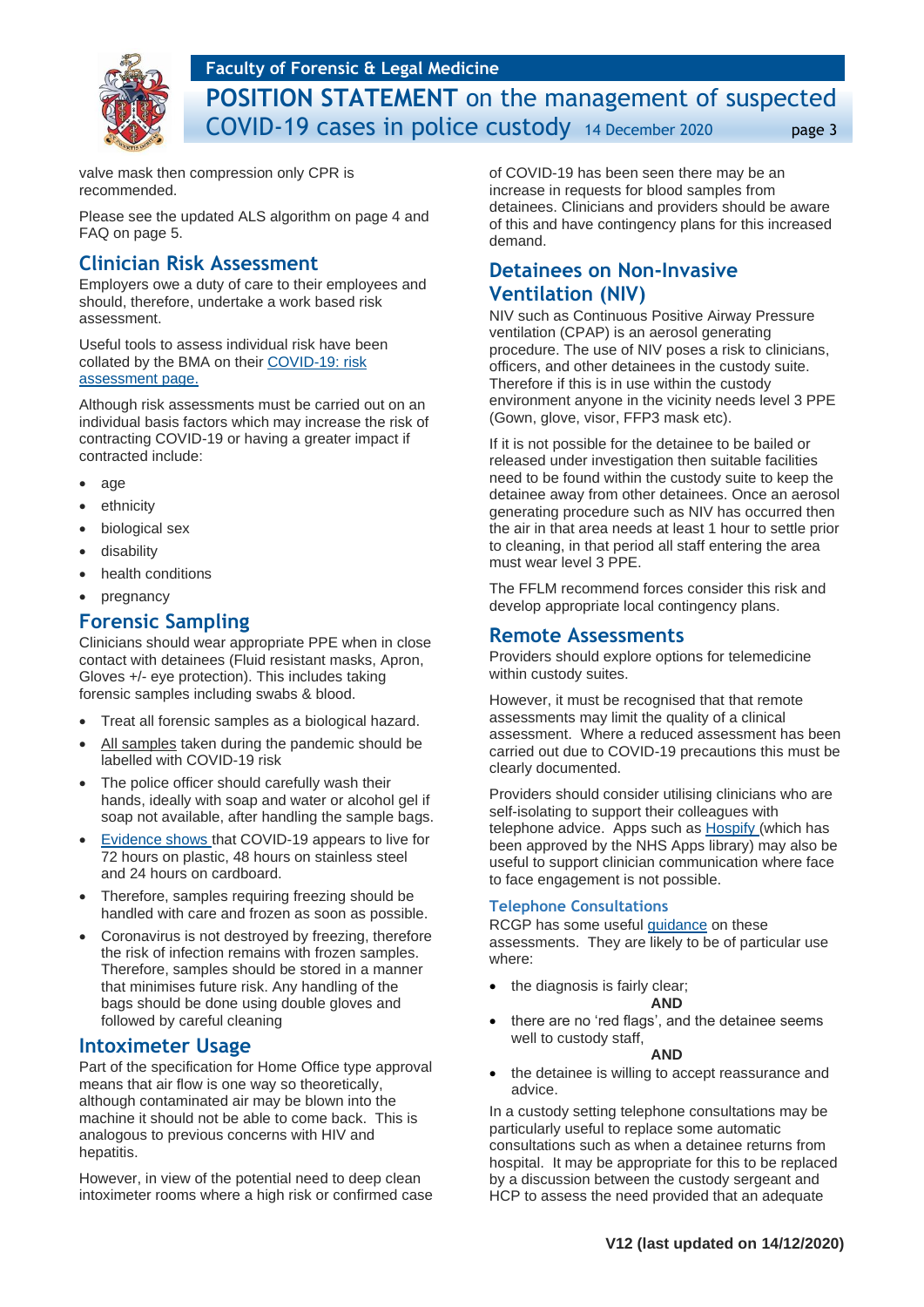

**Faculty of Forensic & Legal Medicine POSITION STATEMENT** on the management of suspected COVID-19 cases in police custody <sup>14</sup> December 2020 page 4

discharge summary has been supplied by the hospital.

Face to face consultations are likely to be needed when the diagnosis or severity of the symptoms are unclear or it is difficult to obtain a reliable history from the detainee.

## **Hospital Transfer/ED Referral**

If it is felt clinically necessary to transfer a detainee to hospital, staff must liaise with both nurse-in-charge of the emergency department as well as the local ambulance trust.

It is imperative that if a detainee is suspected of having COVID-19 both the receiving and transporting services are made aware.

It would be prudent for local clinical leads to liaise with clinical leads at their nearest emergency department to ascertain what, if any, changes there are to local protocols. It may be that cases need to be diverted to alternate sites.

## **Resilience and Contingency Planning**

Providers and police forces must explore contingency planning to take into account the increased probability of rota gaps to cover clinicians who are either recalled to work within NHS settings or who may need to self isolate (see table on right)

It would be prudent to liaise with organisations providing services to neighbouring forces so that services can be maintained.

Unprecedented challenges such as this are likely to require significantly increased collaboration between organisations which may have previously been in competition.

#### **Reporting to Public Health**

The local health protection team should be informed of any case which occurs in a prison or place of detention. Providers should ensure that procedures are in place to support staff in this duty.

## **Clinician Infection**

Guidance is continually evolving on this and providers will need to make decisions based on the latest Public Health Guidance as well as internal workforce planning.

At present the consensus is that simple work related exposure to patients with confirmed or suspected COVID-19 with or without PPE allows clinicians to carry on working as normal unless they develop symptoms. Line managers should, however, be informed of any potential exposure via normal incident reporting systems.

Clinicians who develop symptoms consistent with COVID of any degree of severity should self-isolate immediately (usually for 10 days) symptomatic individuals should be tested for COVID-19. Providers should ensure they have a strategy for employee

testing considering the potential for asymptomatic carriers in the workforce.

Tests need to be done in the first 5 days of having symptoms. Individuals can book a test at the following sites:

- **[England](https://www.nhs.uk/conditions/coronavirus-covid-19/testing-and-tracing/get-a-test-to-check-if-you-have-coronavirus/)**
- **[Wales](https://gov.wales/apply-coronavirus-test)**
- **[Scotland](https://www.nhsinform.scot/self-help-guides/self-help-guide-access-to-testing-for-coronavirus)**
- [Northern Ireland](https://www.publichealth.hscni.net/covid-19-coronavirus/testing-and-tracing-covid-19/testing-covid-19)

Self-isolation is only recommended for asymptomatic clinicians if someone in their house is symptomatic (this isolation period is also for 10 days rather than the previous 14 days as of Dec 2020). Symptoms in household members that should prompt clinician selfisolation are:

- New and continuous cough **AND/OR**
- High temperature (in absence of alternative source of infection such as UTI) **AND/OR**
- a loss of, or change in, normal sense of taste or smell -anosmia

## **Useful Sources of information**

[https://www.gov.uk/government/collections/coronavirus](https://www.gov.uk/government/collections/coronavirus-covid-19-list-of-guidance#guidance-for-health-professionals)[covid-19-list-of-guidance#guidance-for-health](https://www.gov.uk/government/collections/coronavirus-covid-19-list-of-guidance#guidance-for-health-professionals)[professionals](https://www.gov.uk/government/collections/coronavirus-covid-19-list-of-guidance#guidance-for-health-professionals)

<https://www.england.nhs.uk/coronavirus/>

[https://phw.nhs.wales/topics/latest-information-on-novel](https://phw.nhs.wales/topics/latest-information-on-novel-coronavirus-covid-19/)[coronavirus-covid-19/](https://phw.nhs.wales/topics/latest-information-on-novel-coronavirus-covid-19/)

<https://www.hps.scot.nhs.uk/a-to-z-of-topics/covid-19/>

[https://www.publichealth.hscni.net/news/covid-19](https://www.publichealth.hscni.net/news/covid-19-coronavirus) [coronavirus](https://www.publichealth.hscni.net/news/covid-19-coronavirus)

<https://www.nhs.uk/conditions/coronavirus-covid-19/>

[https://www.resus.org.uk/media/statements/resuscitation](https://www.resus.org.uk/media/statements/resuscitation-council-uk-statements-on-covid-19-coronavirus-cpr-and-resuscitation/)[council-uk-statements-on-covid-19-coronavirus-cpr-and](https://www.resus.org.uk/media/statements/resuscitation-council-uk-statements-on-covid-19-coronavirus-cpr-and-resuscitation/)[resuscitation/](https://www.resus.org.uk/media/statements/resuscitation-council-uk-statements-on-covid-19-coronavirus-cpr-and-resuscitation/)

[https://www.gov.uk/government/publications/covid-19](https://www.gov.uk/government/publications/covid-19-prisons-and-other-prescribed-places-of-detention-guidance/covid-19-prisons-and-other-prescribed-places-of-detention-guidance) [prisons-and-other-prescribed-places-of-detention](https://www.gov.uk/government/publications/covid-19-prisons-and-other-prescribed-places-of-detention-guidance/covid-19-prisons-and-other-prescribed-places-of-detention-guidance)[guidance/covid-19-prisons-and-other-prescribed-places](https://www.gov.uk/government/publications/covid-19-prisons-and-other-prescribed-places-of-detention-guidance/covid-19-prisons-and-other-prescribed-places-of-detention-guidance)[of-detention-guidance](https://www.gov.uk/government/publications/covid-19-prisons-and-other-prescribed-places-of-detention-guidance/covid-19-prisons-and-other-prescribed-places-of-detention-guidance)

[https://www.drugabuse.gov/about-nida/noras](https://www.drugabuse.gov/about-nida/noras-blog/2020/03/covid-19-potential-implications-individuals-substance-use-disorders)[blog/2020/03/covid-19-potential-implications-individuals](https://www.drugabuse.gov/about-nida/noras-blog/2020/03/covid-19-potential-implications-individuals-substance-use-disorders)[substance-use-disorders](https://www.drugabuse.gov/about-nida/noras-blog/2020/03/covid-19-potential-implications-individuals-substance-use-disorders)

> Produced on behalf of the FFLM by Dr Alex J Gorton © Faculty of Forensic & Legal Medicine, March 2020

> > Send any feedback and comments to: [forensic.medicine@fflm.ac.uk](mailto:forensic.medicine@fflm.ac.uk)